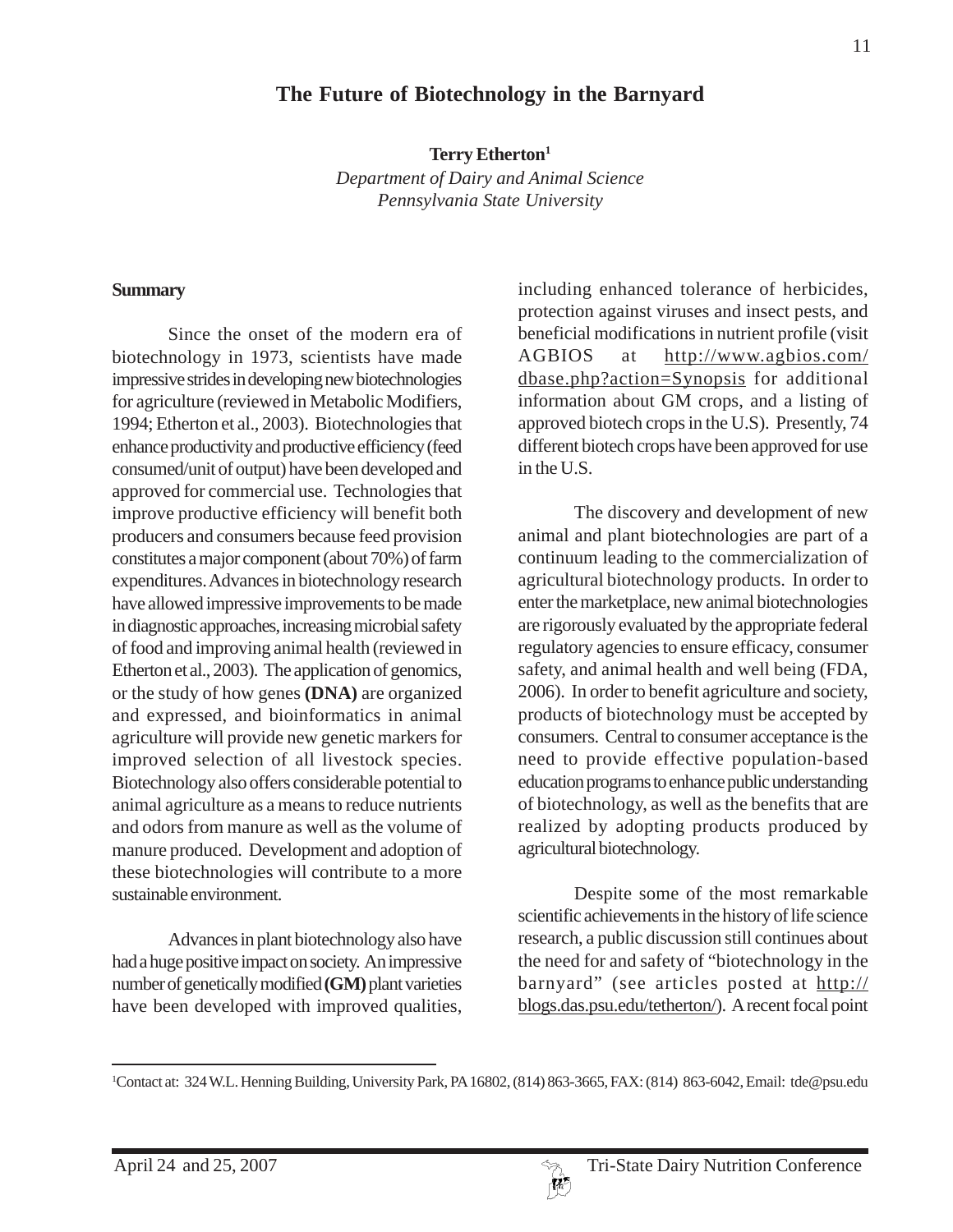has been the attack on rbST use in the dairy industry, and the marketing efforts driven by some in the dairy industry to promote rbST-free milk. The intent is clear – there are those in the dairy industry who seek to differentiate milk and dairy products into three niches: conventional, rbST-free, and organic, and sell the latter two products for appreciably more.

The ongoing public discussion about rbST has been fueled by misinformation campaigns conducted and funded by a number of anti-ag and anti-biotech activist groups. As animal agriculture moves forward, there is a pressing need to be more proactive in developing and delivering biotechnology and agriculture education campaigns for the public and policy makers that clearly articulate the need for and merits of current production practices that are used in animal agriculture. If we fail to do this, we face the possibility that scientific innovation in the sciences of biotechnology and coupling discoveries to development of new products for animal agriculture will fade away. Some might argue that this is not a future likelihood. However, my perspective is that if the current attack on rbST results in the product "going", then there will NOT be other private sector companies in the U.S. undertake efforts to develop and sell new products of biotechnology for animal agriculture outside the animal health market. In addition, it is possible that the animal health market will shrink both from an innovation of new science perspective as well as market size/opportunities (i.e., the attack on antibiotic use is one illustration of the latter).

A debate that has not taken place to any extent relates to the future of basic science research in animal/dairy science. If there is no outlet to commercialize new discoveries, then the possibility emerges that federal funding for this could wane – why fund it if it can't be commercialized? If this occurs, then we will have witnessed science and the scientific method "getting tossed under the bus". My encouragement is that we in the animal agricultural community champion the benefits of investing in discovery research that benefits animal agriculture and consumers. At the present time, there are few visible science activists who effectively represent our interests in defending the right to develop and use agricultural biotechnologies in production agriculture.

### **Recombinant Bovine Somatotropin (rbST) – A Case Study**

In this review, rbST will be presented as a case study of a FDA-approved biotechnology that has had an effective tool for increasing profitability and production efficiency. It has been commercially used in the U.S. since 1994 for administration to dairy cows to achieve increased milk yield, improve milk/feed, and decrease animal waste (reviewed by Etherton and Bauman, 1998; Bauman, 1999). I also will discuss 3 other case studies about the rbSTfree milk public discussion. These will be used to illustrate what is at stake. At the core of these public discussions have been marketing campaigns in recent months that differentiate milk and dairy products on the basis of technologies and production practices used in production. Collectively, these marketing efforts have used scare tactics and fear campaigns. For example, Horizon Organic Milk claims on their label that their milk contains "no antibiotics, artificial hormones or dangerous pesticides"! Beyond being wildly inaccurate, these "absence claims" confuse and scare some consumers. The intent is clearly to infer that nonlabeled milk (i.e., conventional) contains them and "encourages" consumers to pay more for rbST-free and organic milk. In addition, consumer survey data demonstrate that "hormone absence claims" infer that the milk labeled this way is free of hormones. Not only is this not true and misleading, but, as we all appreciate, this creates confusion among consumers especially when no differences exist in safety, wholesomeness, and nutrient/hormone composition of all milk sold at retail (this has been reviewed extensively at http://blogs.das.psu.edu/ tetherton/). An important aspect of the ongoing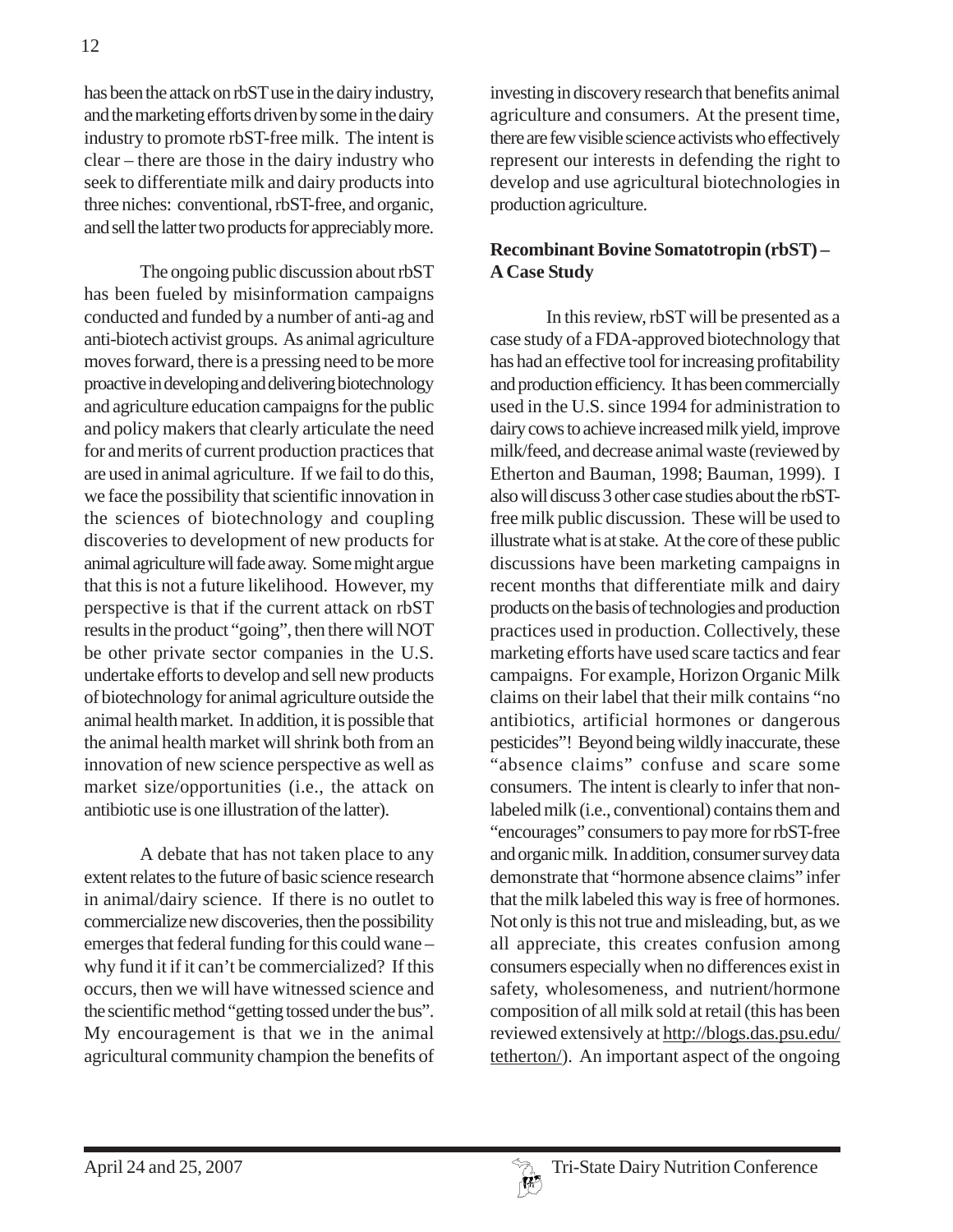public discussion that seems to be ignored by many is the right of dairy producers to use a biotechnology that improves productive efficiency (milk/feed) and profitability.

# **rbST-Free Milk - A Story of Smoke and Mirrors: Example #1**

The Boston Globe ran a story on Sept. 25, 2006 on the decision by H.P. Hood and Dean Foods to switch New England milk processing plants to "rbST-free" milk. In this story, a spokesperson for Dean Foods said, "Even though conventional milk is completely safe and POSILAC is completely safe, some people don't feel comfortable with it." This is the reason given for labeling milk as not coming from cows supplemented with rbST–a meaningless distinction, because all milk contains the same hormones in the same amounts, irrespective of whether they have been supplemented with rbST.

There's little doubt that consumers who have no understanding are easily gulled by such labels. Evidence of this is in a story in the October 1, 2006 issue of the St. Louis Post Dispatch, which quotes a mother shopping at a Trader Joe's for her family as she "picked up a package of string cheese in the dairy section, and noted that it doesn't contain bST, a bovine hormone." "I'm not sure what it is, but I think it's something bad," she said. "I'm pretty certain it's a hormone, and I try to buy milk that also doesn't have hormones in it. I'm not one of those people where everything has to be organic. But with my child, I feel like I should get her off on the right food; you know, without pesticides and hormones."

This illustrates the remarkable lack of scientific understanding that exists in the general public. There are thousands of hormones circulating in the blood of all animals and humans. Without these, we would not survive. Moreover, any technology used that impacts the food chain, like rbST, has been subject to intense regulatory review

by the FDA. The POSILAC (Monsanto, St. Louis, MO) has been one of the most rigorously reviewed technologies that have been evaluated and approved by FDA. Simply put, the use of POSILAC does not pose any increased health concerns for consumers or cows!

In a nutshell, some processors are saying they are perfectly willing to exploit consumer ignorance and suspicion that some milk might be safer or healthier than other milk. Where does this lead the milk industry?

"If the future of our industry is based on marketing tactics that try to sway consumers with 'good milk' versus 'bad milk' messages, we are all in trouble," Kevin Holloway, President of Monsanto Dairy, told a group of dairy producers at a September 13, 2006 meeting in Washington D.C. Mr. Holloway has a business to run. That business sells POSILAC to U.S. dairy farmers who have used it ever since FDA approved it 13 years ago, so he's expected to say something along these lines.

But on October 1, 2006, two letters to the editor of the Boston Globe indicate that Holloway may be the Cassandra of the dairy industry. Under the headline "Hold the growth hormones–in fact, hold the milk," the Globe published the two letters. One was from the Oregon Physicians for Social Responsibility. They said FDA was wrong and rbST made milk dangerous to the public. They applauded Dean Foods and H.P. Hood for the decision to ban dairy farmers from choosing to use this tool. These activist physicians said it caused "health risks to humans," though they could cite no evidence of this.

The second letter to the editor was from the staff dietitian for the Physicians Committee for Responsible Medicine. She said that all milk contains hormones, which is very true not only of milk, but of all food. However, her recommendation was that everyone should avoid all milk because "it may boost prostate and ovarian cancer growth."

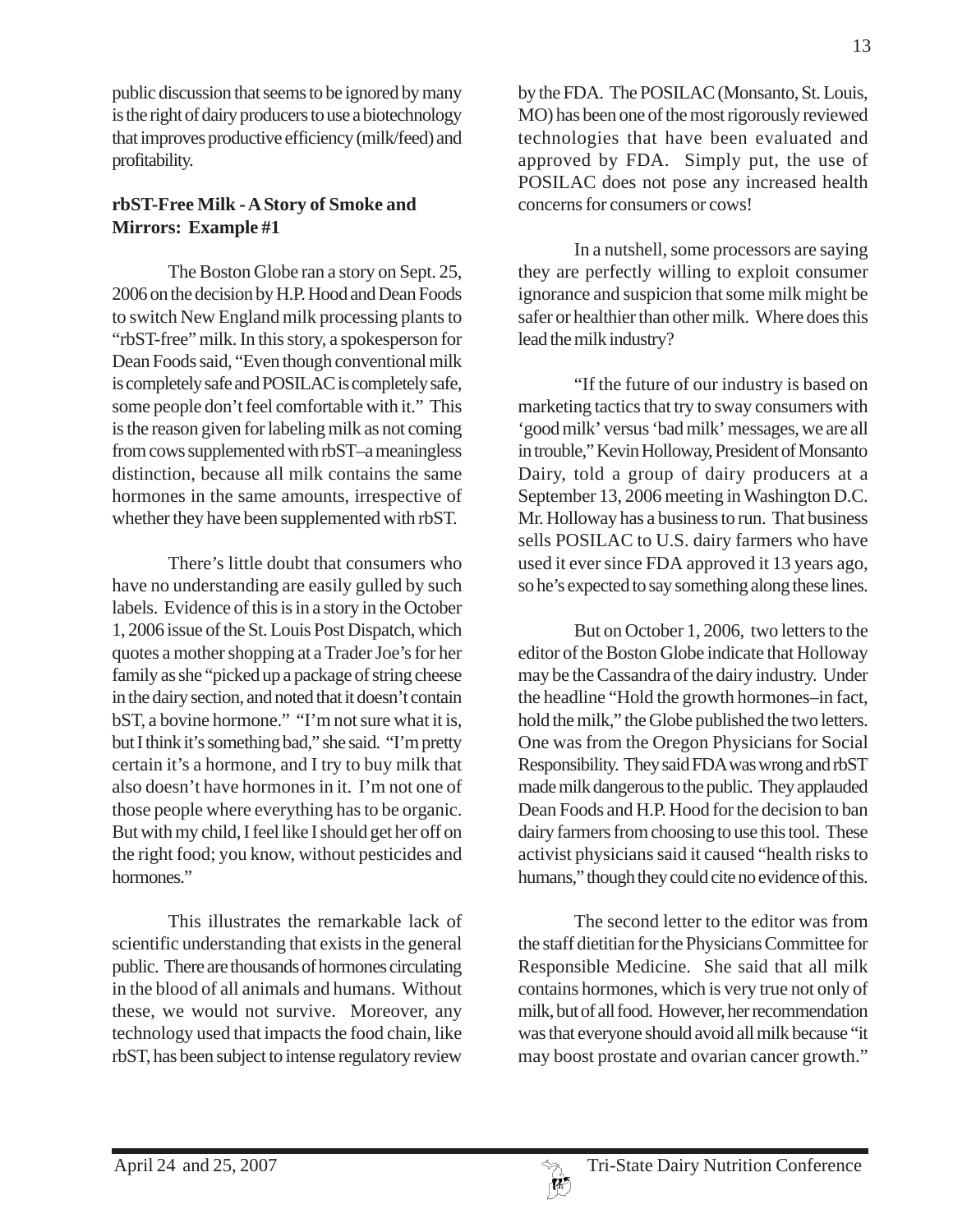This is a great illustration of the type of scientific misinformation that opponents of rbST use.

Both letters were written by parties with motives that are hostile toward the truth about the health benefits of all milk, including milk from cows supplemented with rbST. There is no evidence that milk causes people to have cancer. The reality I have observed is that it is easy to scare the public in a 30-second media message. It is impossible to give them a sound scientific understanding about the benefits of biotechnology in the barnyard in 30 seconds.

### **rbST-Free Milk – Stealing Your Milk Money: Example #2**

Some major national and regional dairy food companies have an ongoing campaign to frighten the public into handing over more of their "milk money". It's a simple strategy: use fear marketing to make consumers buy more expensive milk that bears labels hinting it might be safer than other milk even though it is the same. Articles in the New York Times and Boston Globe last fall pointed to consumer demand as the reason for companies, such as Dean Foods and H.P. Hood, refusing to accept milk from cows supplemented with rbST at some of their processing plants. Yet the International Dairy Foods Council, which represents these companies and others, says there is no major consumer concern about farmers using this safe, FDA-approved technology. The claim of consumer demand is a handy smokescreen as these companies slap labels on their milk cartons that claim "no rbST" or "artificial growth hormones" were used to produce the milk. The fact is that well-conducted and unbiased consumer surveys demonstrate that there is no increase in consumer concern about use of food biotechnologies (http://blogs.das.psu.edu/ tetherton/).

Some might suggest that no consumer in their right mind would feel good about buying milk that might have hormones in it would they? Not if for a few extra quarters per half gallon, they could spare the family from whatever horrible stuff labels imply may be in regular brand X milk. But the bothersome fact that undermines this strategy is this: All milk contains hormones—the same hormones in the same amounts, irrespective of whether the cow has been supplemented with rbST. This includes organic milk and milk from cows not supplemented with rbST. There's no lab test or scientific analysis that can tell you if milk came from a cow supplemented with rbST or not. That's because there is no difference.

So how can they get away with this? Clearly, most consumers are unaware of what is going on. But a few have heard the myths spread by activists that claim rbST creates milk that may cause cancer, cause children to enter puberty earlier than normal, or cause women to give birth to twins. There's not a bit of science showing any of this to be the case.

The much-studied science of unscrupulous marketing tells us that if you can frighten someone or create doubt and then offer them safety from their fear, you can help yourself to their money. You just have to create this fear. What better way to do this than labeling milk with a scary label?

What emerges is a story of smoke and mirrors. Some might call this a con game. According to some milk marketers, it's called "meeting consumer demand." Whatever the euphemism, it is wrong to market two products that are identical, and tout one as better at the expense of the other. It hurts farmers and citizens financially, not to mention that this glosses over the underlying science saying that all milk is safe and wholesome.

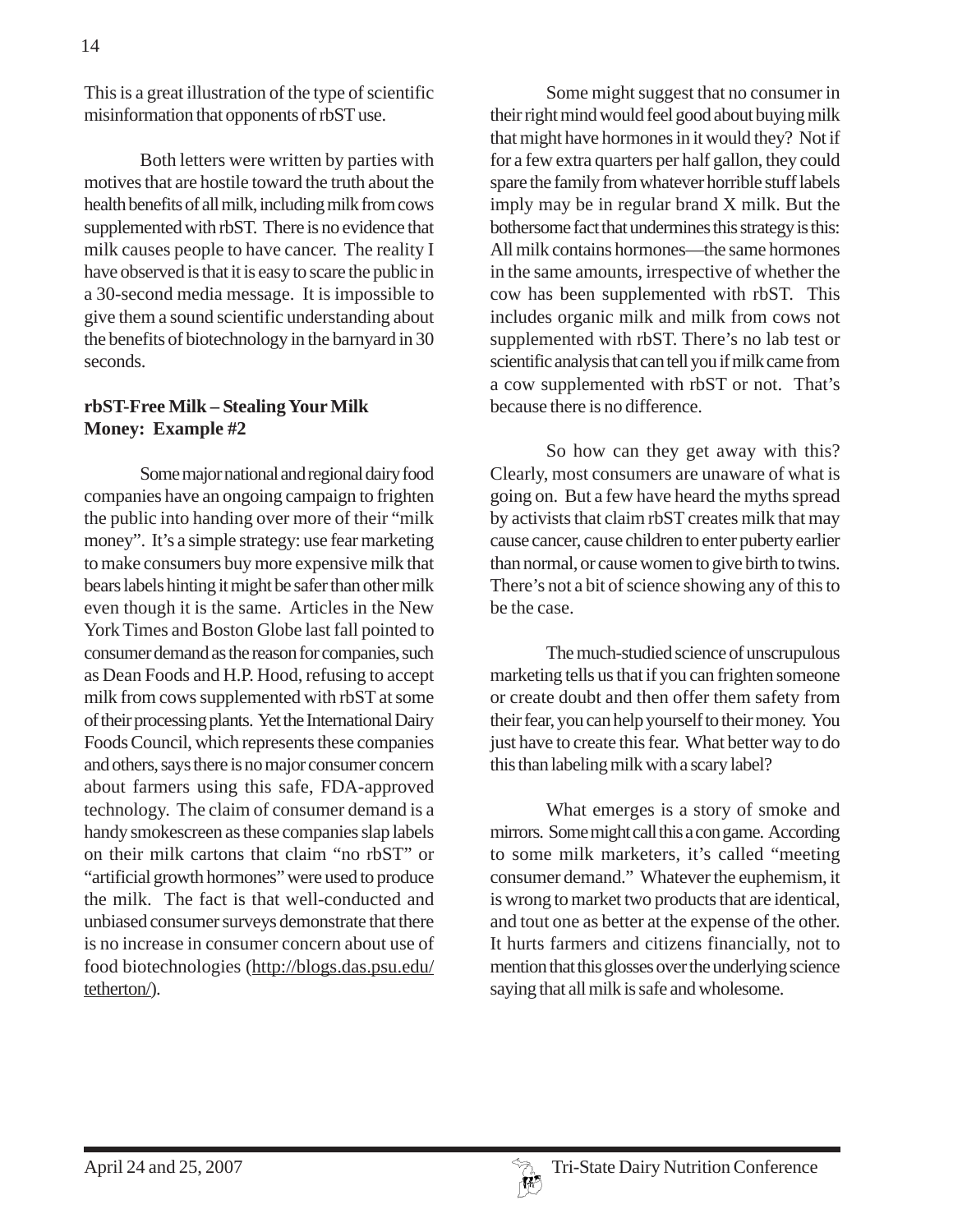#### **rbST-Free Milk – Luddites at the Gate: Example #3**

As a scientist, I am stunned by the factors that are driving policy-making at every level today - from Capitol Hill, to the boardroom, to the kitchen, decision-makers are increasingly influenced by a constituency whose credibility should at best be questioned and at worst be absolutely dismissed. Evidence and reasoning are in short supply in the debate over rbST. Activist advocacy groups are using fear-based and emotional arguments that are having an impact on our society.

The Organic Consumers Association and their Public Citizen spin-off protégé, Food and Water Watch, are currently at the front of the antirBST activity swirling around milk producers, processor, and retailers. Like the Luddites before them, these groups are opposed to change. But unlike the Luddites, for whom change was an implied threat to their livelihoods, the livelihood of these groups actually depends on change. Any advances in science or chemistry are a boon to their efforts, as they need something to oppose in order to stay relevant and keep their fund raising efforts alive. Today it is the FDA approved- and proven-safeover-a-decade rbST, tomorrow —what?

These "anti" activist organizations are groups whose full-time efforts are devoted to opposing approved technologies that improve our lives, economically and otherwise. They are funded by foundations whose assets run into the billions of dollars. B. Billions. These foundations have a clear agenda, and they give generously to those who share their goals. All the recipients have to spend their money on is advocacy. I should find another word, because advocacy implies that you are "for" something when these groups are really antieverything. They embody a "take-away" strategy rather than pursue a noble effort that pursues a mission of "adding to" society.

Imagine the impact a corporation with a billion dollar public relations or marketing department could have? Even Starbucks, with all of their socially-responsible caché, was incapable of withstanding the 5-year onslaught from these groups.

And where is the evidence and reasoning, the voices of sanity and reason within the scientific community? Where are the voices of dairy producer groups in the public discussion? As easily as lawmakers can pass legislation that is burdensome for our farmers, they can turn their eye to research, development, and production, and impose restrictions that will put companies out of business and reduce research funds for scientists. I appreciate that part of the silence in the scientific community is really just perception based on the reality that reporters simply do not want to talk about the science. My encouragement is that we in animal agriculture become more proactive in the public discussion about science, technology, and agriculture. If consumers and others were more informed about the science and the scientific evidence base that supports the use of rbST, instead of with fear, there would be no debate at all.

#### **A Look to the Future – What is Coming?**

Before we in the animal agricultural community get carried away anticipating scientific advances in biotechnology over the next 40 years, there are several key points that must be considered and addressed. There is the ever present issue of sufficient funding being available for discovery and applied research in agriculture. As discussed herein, scientific discoveries made require a viable private sector to commercialize new products of biotechnology. This is becoming more challenging for the reasons discussed herein. The process of moving a product through the regulatory approval process is becoming more complex, costly, and lengthy. This growing burden makes it challenging for the private sector to recover their investment